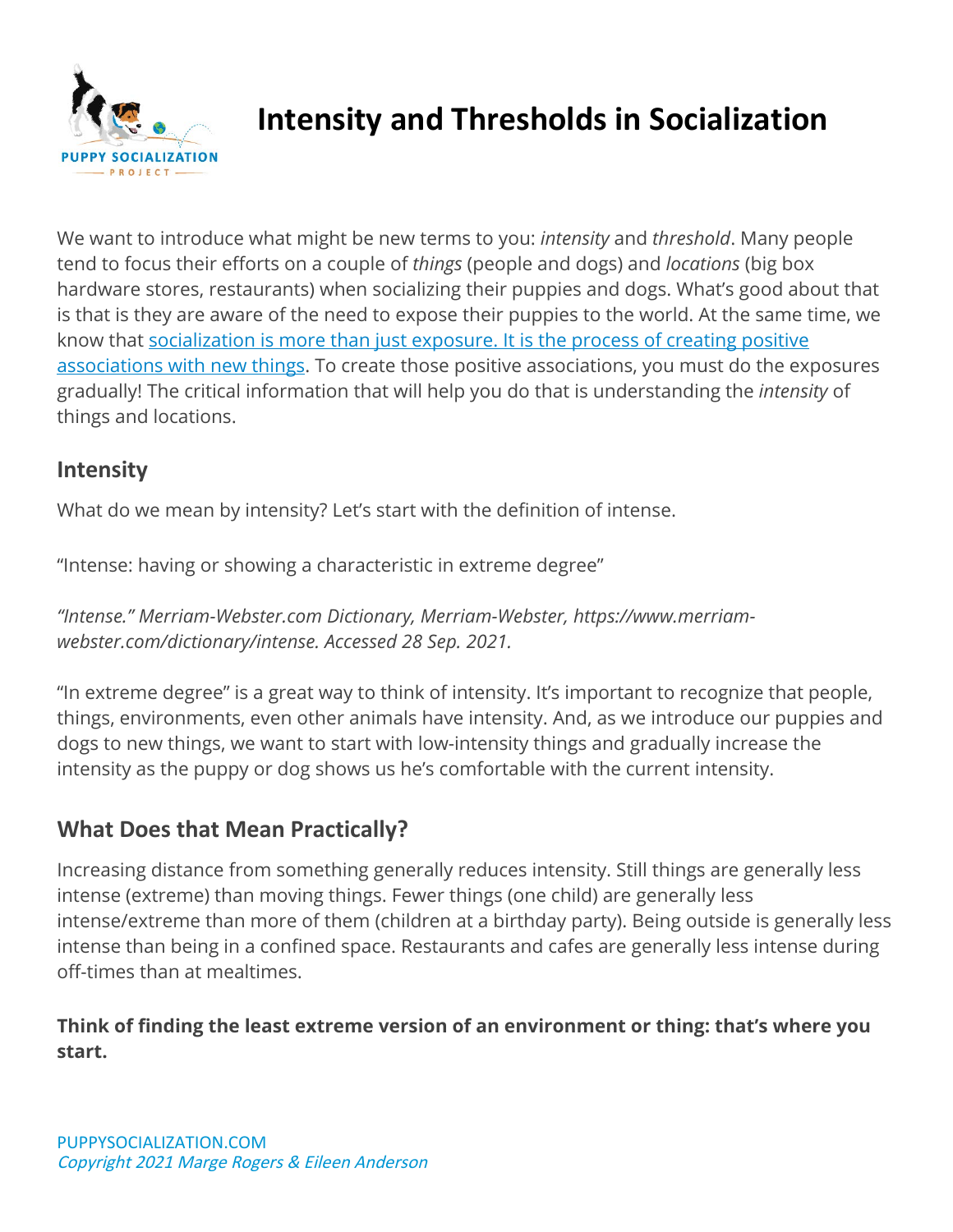Things that can impact intensity can include:

- **time of day:** a coffee shop will likely be more intense at 8 am than at 2 pm
- **distance:** generally speaking, objects, people, or things that are farther away are less intense
- **sound:** vocalizing people and animals are generally more intense than quiet ones; noisy toys and objects are generally more intense than quiet ones
- **movement and how many:** still things (child sitting in a chair) are typically less intense than moving things (child running or dancing); fewer of a thing (one duck) are generally less intense than many things (a flock of ducks)
- **predictability:** things that appear in a predictable place (like people walking on a path in front of you) are generally less intense than things that appear unpredictably (like people suddenly appearing coming from around a corner in a big box store or restaurant)

### **Big Box Stores – Not the Place to Start**

**Can you see why taking your new 8-week-old puppy to a big box store or a restaurant could be a huge mistake?** First, you have no idea how your new puppy feels about new people, strange new moving things (shopping carts), perhaps holiday decorations, loudspeakers, people carrying things? Those environments are often very, very intense and extreme. There is often not just one moving thing, like a shopping cart), there are many of them. Not one person many.

When your puppy is young, you haven't even learned if he's confident and curious or somewhat timid and afraid. Did his breeder or foster family introduce a lot of new things or was he raised in isolation in a barn or kennel? Were his parents confident or fearful? Does he recover quickly if scared or startled or does it take him several hours to recover? All of those things can play a role in whether your puppy welcomes new experiences or is afraid of them. As we explain in our book, *[Puppy Socialization: What It Is and How to Do It](https://puppysocialization.com/puppy-socialization-book/)*, puppies are definitely not blank slates. Some things come pre-programmed. Sometimes things we like are pre-programmed and sometimes things we don't expect are (like fear).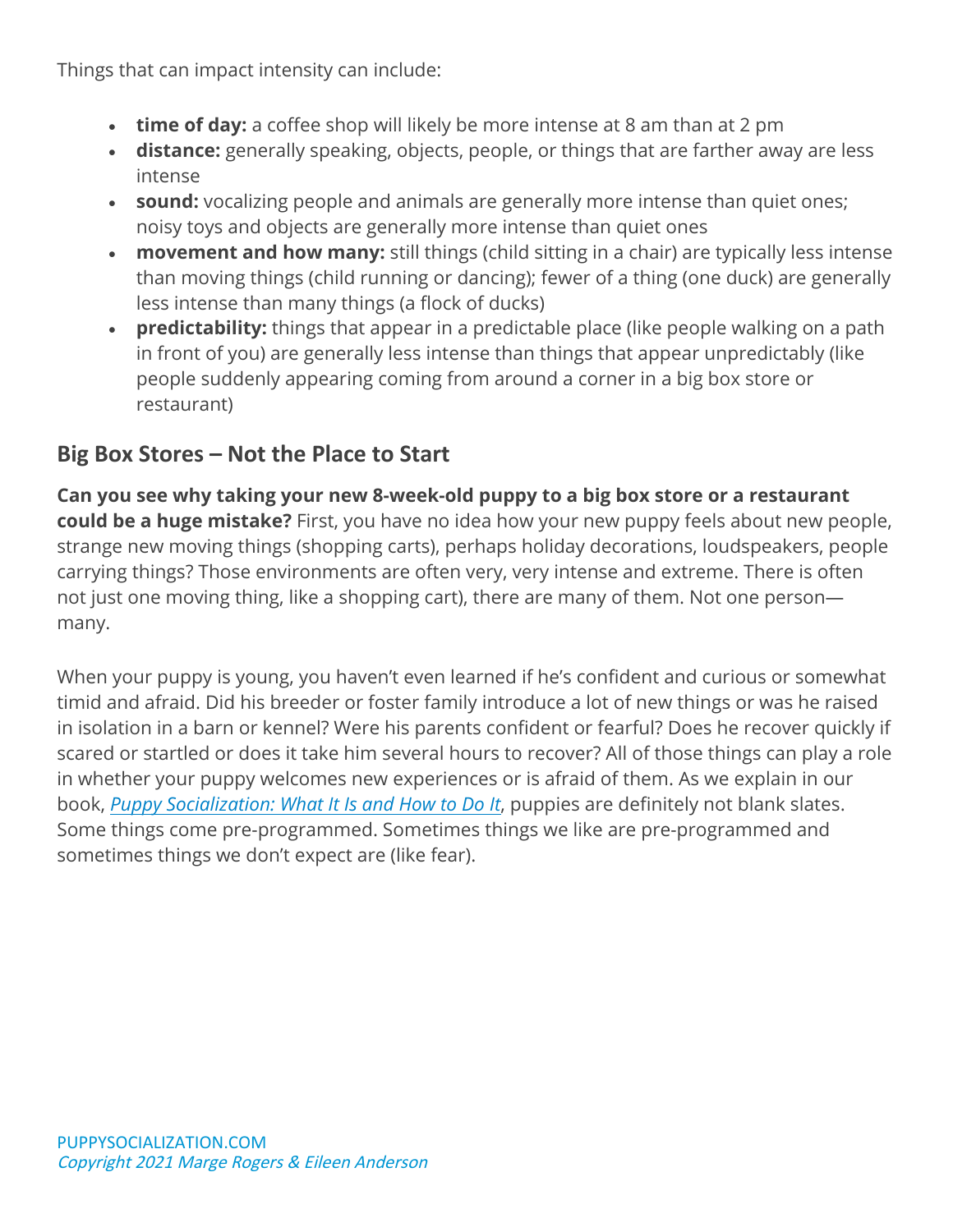# **A General Plan for Managing Intensity**



When I (Marge) go out with clients with new puppies, I start in a quiet location, typically a park with paved areas (walking paths and pavilions). I arrive before the owner and the puppy arrive. I set out a few novel items (new to the puppy). The items vary but are typically a food-dispensing toy with moving parts, an unstable surface like an inflatable disc, and perhaps a platform and a couple of toys.

I observe the puppy when he gets out of the car in a new location. What does his body

language look like? Is he exploring the environment or standing still with his tail tucked? When he sees me, does he approach and seek interaction? Or does he ignore me? When he gets to the novel items, does he investigate them on his own? Is his weight shifted forward or back? I get a lot of information in those first few minutes of meeting the puppy.

If the puppy displays body language of fear and avoidance, what people often refer to as "shy," "timid," or even "polite" (such as the puppy sitting back and waiting), I am not going to expose the puppy to more intense locations or things. Because if he's not relaxed and having fun in a quiet location with a few new things, he's likely going to be overwhelmed in a busier location with more people, dogs, and activity. And if that happens, instead of socializing the puppy, we could be sensitizing him, which means making him more afraid.

### **One Puppy's Experience with Intensity**

Let's see what starting in a low-intensity area of a new environment looked like for one puppy. Mason was a confident puppy and his owners did a wonderful job helping him form positive associations with new things. They also used positive reinforcement training, which helps! We started at an outdoor shopping center at 8 am. There was a large parking lot behind the stores and we started in the farthest corner. Then we asked the puppy some questions. 1. Can you take food? 2. Can you play? When the answer to both of those was yes, we asked for some simple behaviors that Mason already learned. Mason did well in this quiet area of the parking lot, so we moved to a courtyard. He continued to do well, so we walked towards and passed the coffee shop. If at any point Mason's body language had changed, we would have gone back to an area where he was more relaxed.

Click on the image to watch Mason

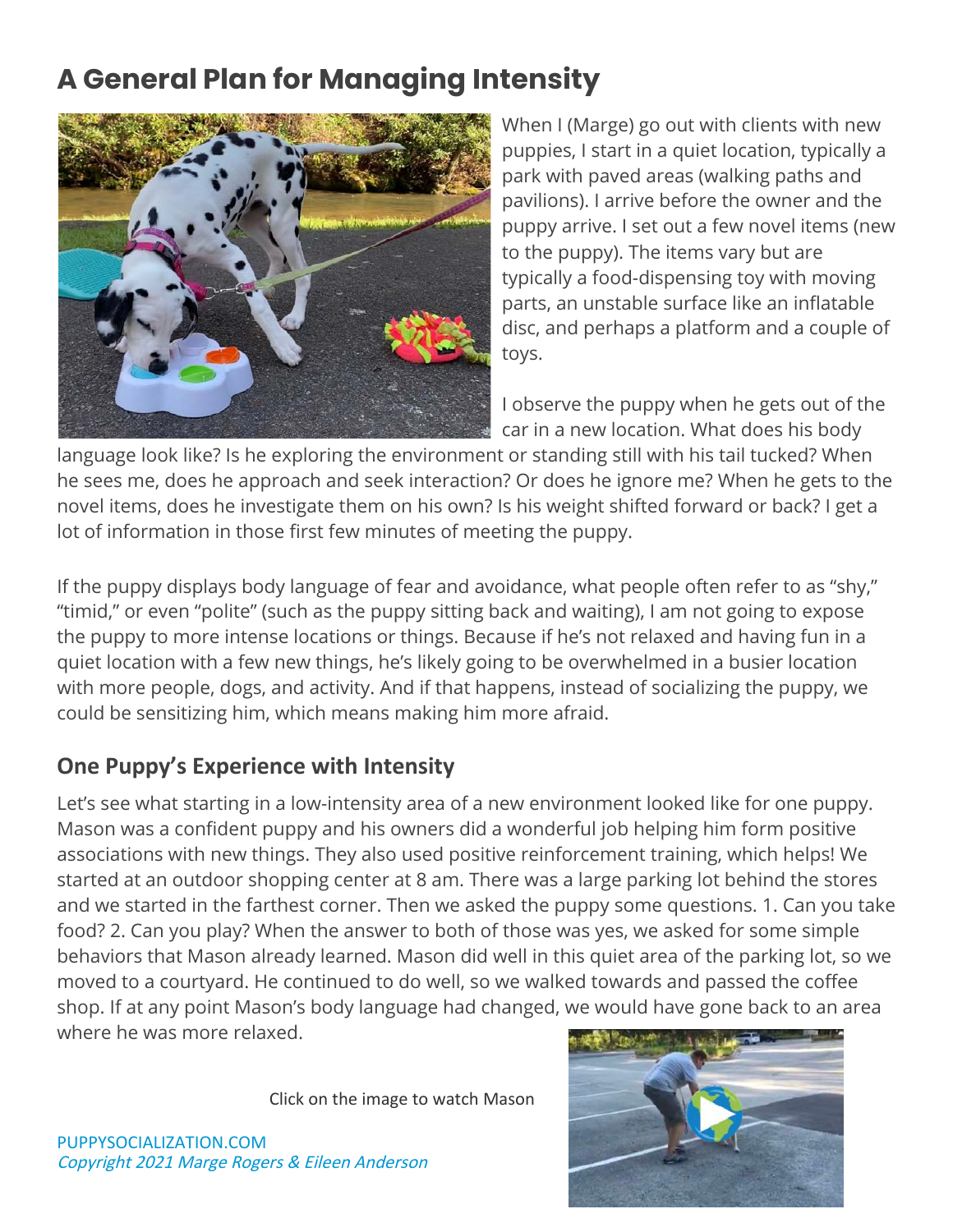It's important to remember that every puppy is an individual. His genetics and prior experiences (what he was exposed to at the breeders or foster family) will impact how he interacts with the world. So, when we talk about intensity in a general way, we are talking about *most* puppies. You might learn that your puppy, because of his genetics and prior experiences, finds something that is generally more intense to be no big deal. He might sail through all levels of intensity. That's wonderful! Still, as a rule, it's better to start with low intensity and build from there, based on the puppy's responses.

## **Intensity Hierarchies Will Vary by Puppy**

Here are some sample lists of things from lower intensity to more intense or extreme versions, at home and away. This is just a guideline. What one puppy finds intense another might not. A particular puppy might be worried about stepping on a cookie sheet pan, even though that's listed on the lower intensity end of the scale. That's why it's best to start slow and build intensity over time.

#### At Home

- a piece of cardboard
- a seat cushion or pillow
- a cookie sheet pan
- a small waste can
- a closed umbrella
- a skateboard turned upside down
- a quiet children's toy
- a child walking
- an unstable surface, like a balance disc
- a musical or noise-making children's toy
- an open umbrella
- a child running
- an umbrella going from closed to open

#### Away from Home

- a friend's house
- a quiet park
- a still swing
- a moving swing
- the parking lot of an outdoor shopping mall at 8:30 am

[PUPPYSOCIALIZATION.COM](https://puppysocialization.com) [Copyright 2021 Marge Rogers &](https://puppysocialization.com/about/) Eileen Anderson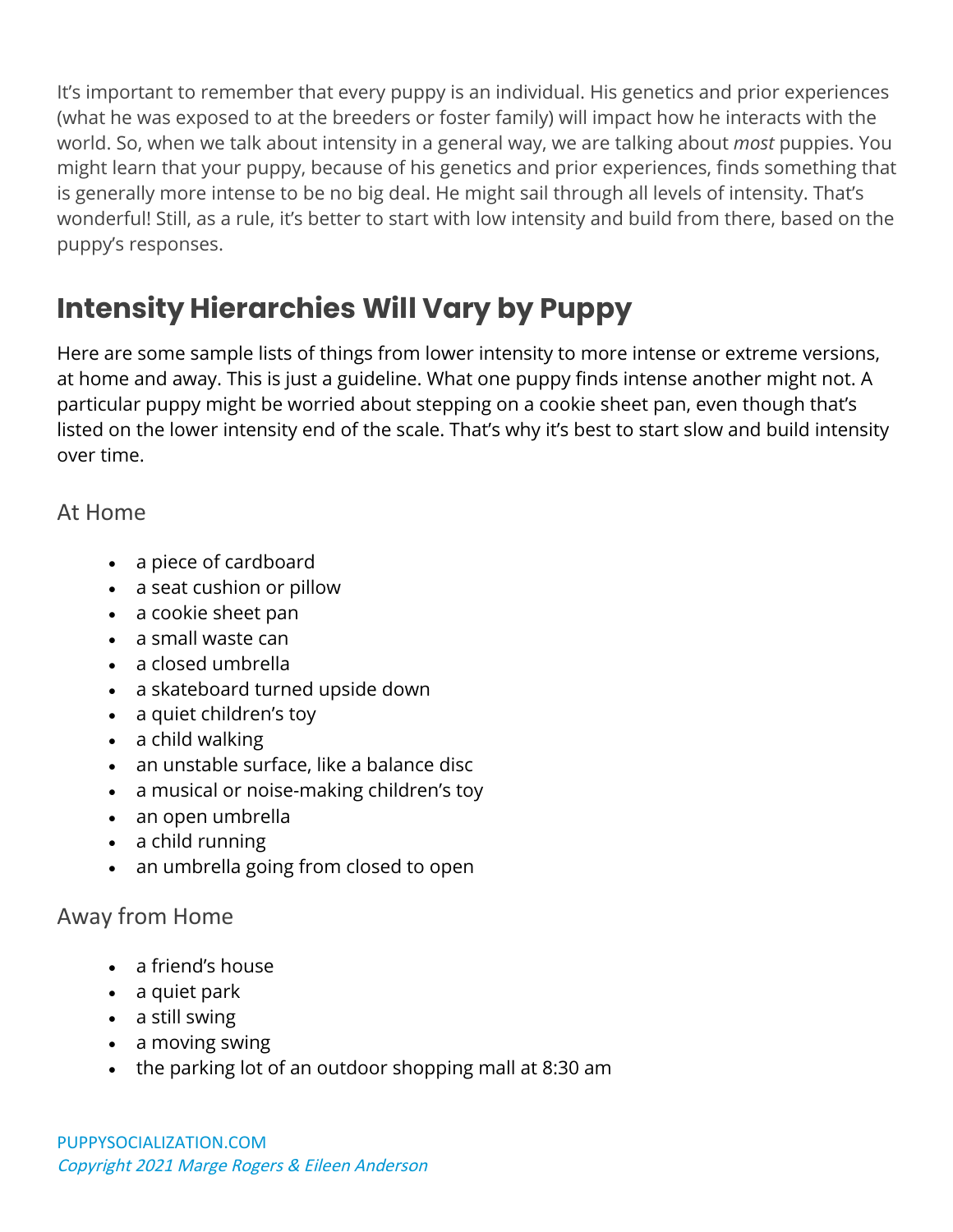- the sidewalk of an outdoor shopping mall at 8:30 am
- an outdoor cafe during an "off" time
- a sidewalk across the street from an elementary school during recess
- the parking lot of a hardware store at 10 am
- a bench on a sidewalk outside a nursing home or senior center during the day

### **Look for Low-Intensity Areas to Start**

The following photos show different areas in the same park. I usually start puppies and dogs with most of the activity in front of them. As the puppy progresses, we might walk along the lower path, or move between the paths and work our way up towards the playground. It is important to remember that what is low intensity to one puppy might be medium or high intensity to another. That's why it's important to start in low-intensity areas. You don't want to overwhelm your puppy.



Remember to assess your dog or puppy's body language each time you take him out. And make sure he's forming positive associations. Have fun teaching your puppy about the world.

# **What is Threshold and What Does That Have to Do with Intensity?**

Trainers often talk about keeping dogs under "threshold." What does that mean exactly? Let's go back to Merriam-Webster.

"The point at which a physiological or psychological effect begins to be produced."

#### *"Threshold." Merriam-Webster.com Dictionary, Merriam Webster, https://www.merriamwebster.com/dictionary/threshold. Accessed 2 Oct. 2021.*

That's a good definition and in keeping with how dog people often refer to threshold. Since it's a general term, there are thresholds for lots of different things and experiences. But for dogs that bark and lunge at other dogs or people, what we mean when we talk about keeping the dog